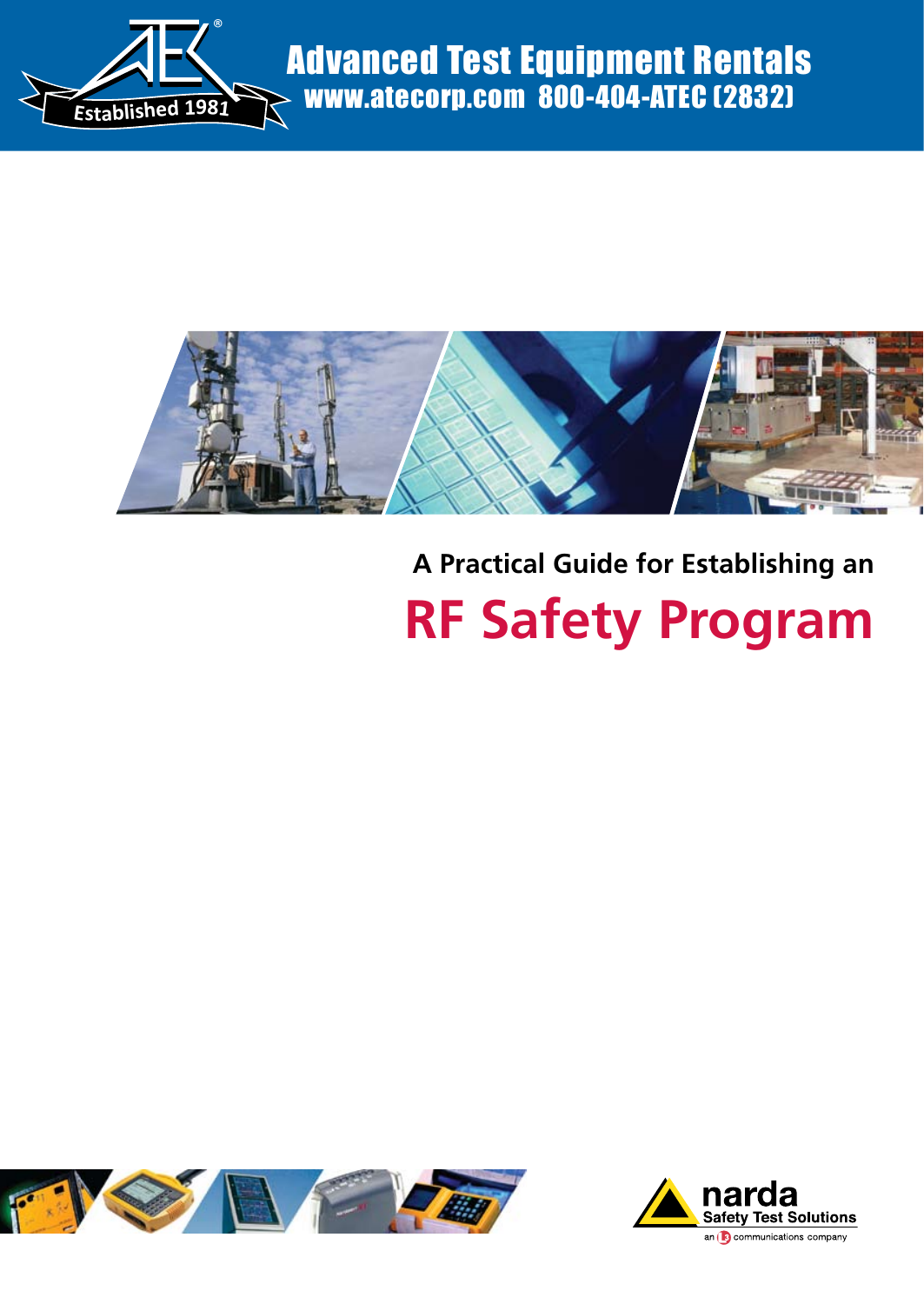# Foreword

The topic of RF safety is important to every organization that either uses RF and microwave energy to deliver an end product such as a wireless service or employs it to perform an industrial function such as packaging, cooking, and drying of materials or products. Maintaining a safe environment for employees as well as the general public is not simply a good idea – it's the law, and it is being enforced more rigorously every year. An RF safety program is the key to establishing and maintaining an environment that offers personal protection and is legally defensible. The thought of establishing such a program often strikes fear into the hearts of organizations, bemoaning yet another layer of bureaucracy, endless paperwork, and the need to learn about RF and microwave technology.

Fortunately, a credible RF safety program for many organizations is often not complicated, but does require a long-term corporate commitment, discipline, and yes, some difficult work. However, the time is well spent, since even the step of determining if a program is required answers the question of where the organization falls in the "RF safety spectrum," something many companies simply do not know – but should.

Narda Safety Test Solutions created this RF Safety Guide to provide the basic information needed to create an RF safety program. It assumes only that the reader knows that his or her organization employs electromagnetic (EM) energy, which to a wireless

carrier is obvious but to a manufacturer sometimes is not. The guide is not intended to be a complete treatise on the subject, but rather an overview that covers the elements of RF safety necessary to begin the implementation of an RF safety program. Additional information is available in the guidances and standards and other resources referenced at the end of the RF Safety Guide. Narda-STS can also provide assistance with RF safety equipment and measurements, and conducts training sessions on RF safety training and measurements throughout North America every year.

Specifically, this guide can help organizations that employ equipment generating EM energy to understand the RF safety environment, assist them in determining if their facilities require an RF safety program, and provide basic guidelines about how one should be constructed. In many cases an RF safety program may not even be required, but the only way to determine this is to thoroughly evaluate facilities where EM energy is present. All of these steps can be aided by using this RF Safety Guide as an outline and help from consultants who specialize in this area. However, it is essential that every affected organization have employees who are tasked with the responsibility of learning the regulatory, technical, and procedural aspects of RF safety, rather than resorting exclusively to outside sources.

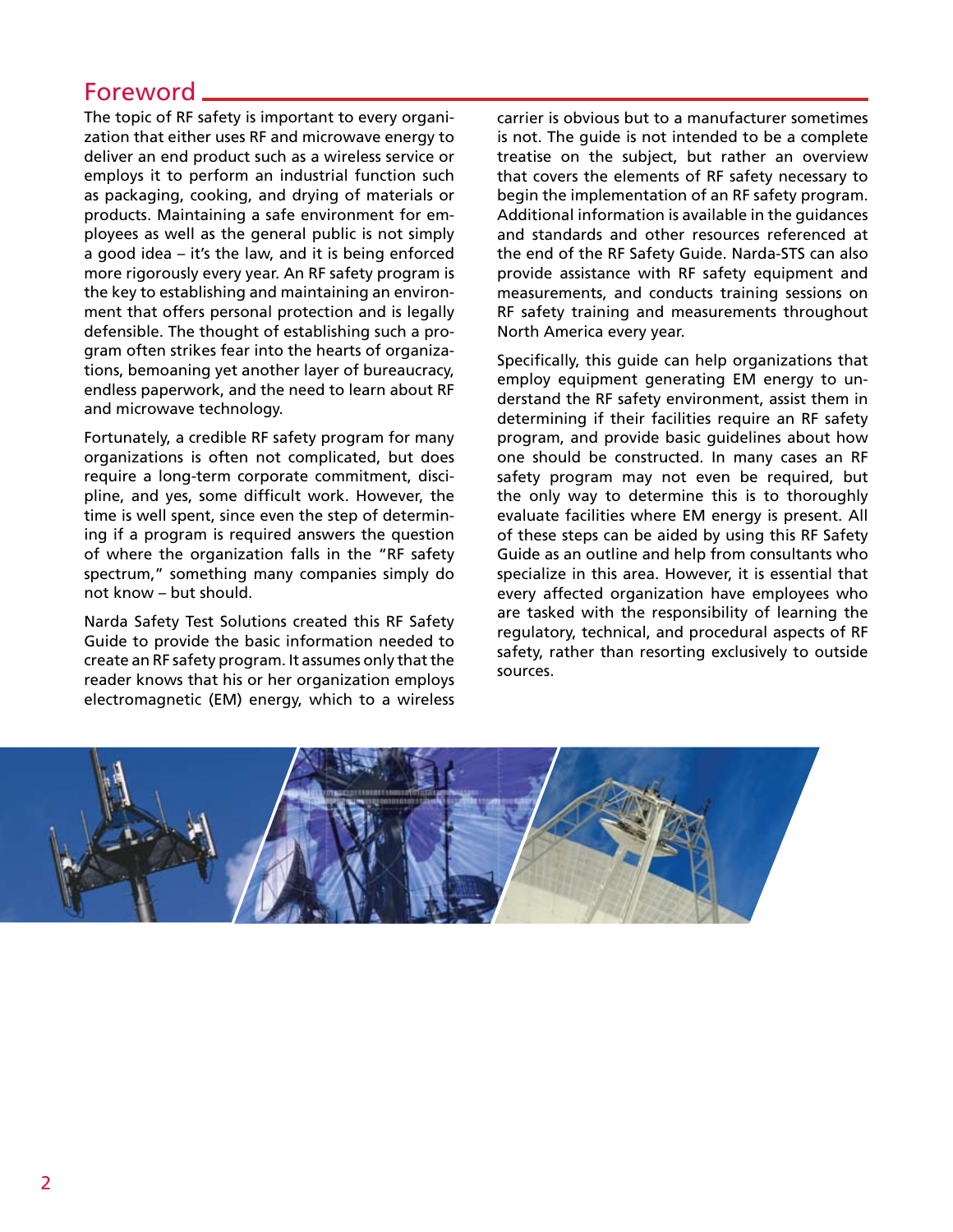*DISCLAIMER: The information and forms contained in this document are intended to provide general guidelines for RF radiation safety and to aid individuals intending to implement an RF safety program. However, every situation in which RF energy is encountered is unique, as are the requirements for administrative and engineering controls, and the depth and breadth required of the RF safety program. In addition, state, country, provincial, and other regulations, as well as regional interpretations must often be considered along with the national and international standards discussed in this guide. Consequently, the information presented here should not be relied on exclusively or in place of legal advice relating to the circumstances of a specific situation. Forms in this document are intended only as a teaching tool and before use must be modified or expanded to accommodate the needs of a particular situation.*

# The Importance of RF Safety

The use of RF and microwave technology is pervasive throughout the world, and its incorporation into more and more types of devices is growing every year. As a result, more and more people are becoming aware that EM energy is employed in consumer products and the infrastructure used to support them, in medical devices such as magnetic resonance imaging (MRI) systems, and within industrial equipment at the workplace such as RF heaters, dryers, induction welders, and vinyl welders.

While the question of whether or not electromagnetic energy at extremely weak levels can cause bodily harm continues to elude a conclusive answer, the situation is different when the body is exposed to EM energy at high levels at certain frequencies. In the latter case, heating of the body by EM energy is known to cause harm. When compared to other "controlled hazards", it is not as visible and it is easily possible to be exposed to levels in excess of established limits without knowing it.

Together, the uncertainty about low-level exposure and the demonstrated effect of EM energy at high levels have produced exposure limits contained in international regulations to which all organizations must adhere in order to protect workers and the general public from potential bodily harm. In the US, federal regulations dictated by the Federal Communications Commission (FCC) have the force of law, as do regulations from the Occupational Safety and Health Administration (OSHA).

The requirements of these standards, guidances, and regulations must be addressed when employees work around EM fields, whether at broadcast sites (such as cellular, paging, public safety, paging, TV and radio, etc.) or in industrial or medical environments. RF safety programs, when effectively administered, can help ensure companies that their facilities are legally defensible in the face of claims made to the contrary. In short, if employees must work around RF energy, it is important to know what the levels are and how to construct a basic RF safety program if one is needed.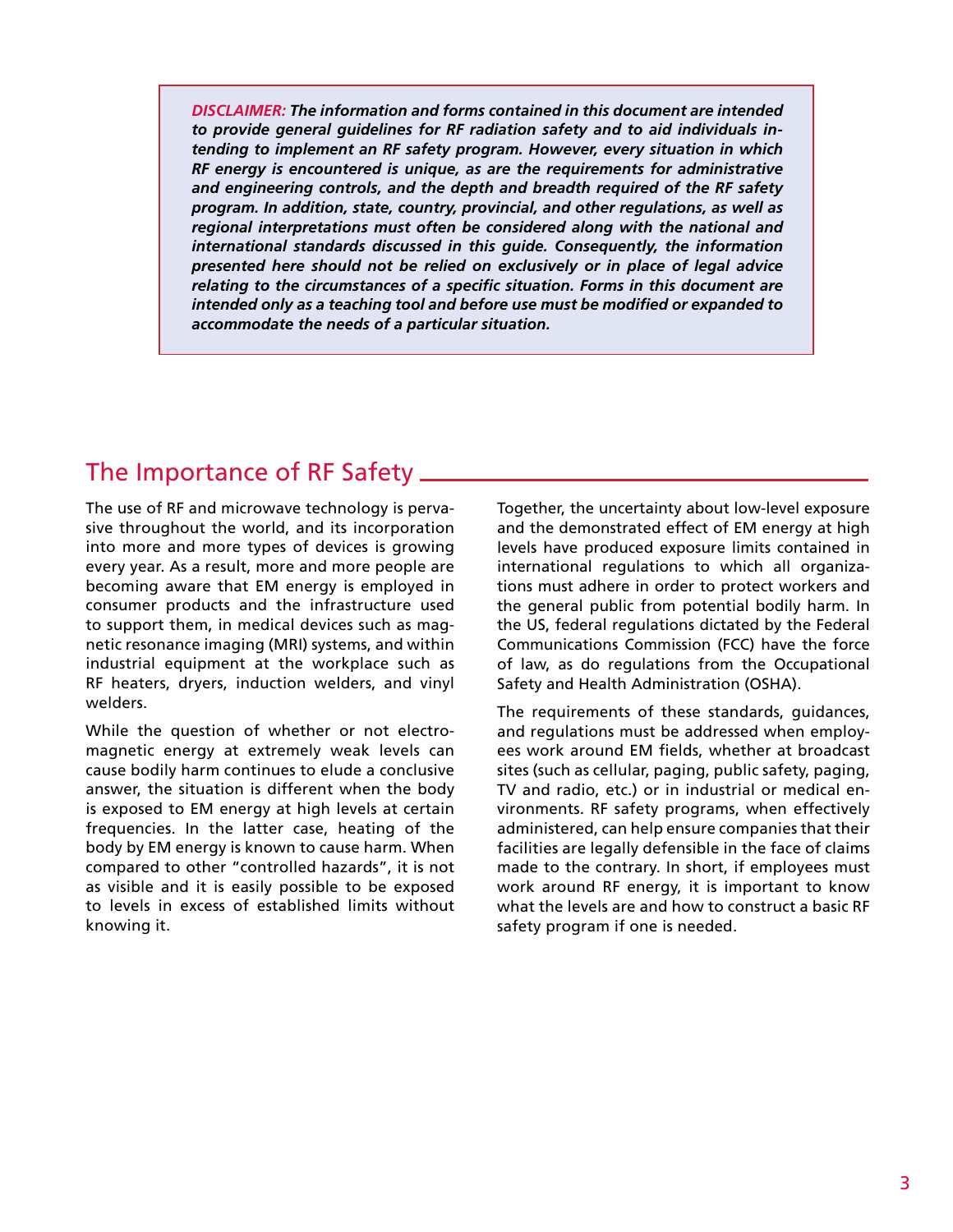# The RF Safety Environment

Only 20 years ago, hardly anyone paid much attention to EM energy, except RF and microwave equipment manufacturers, satellite communications providers, and the aerospace and defense community. This is certainly not the case today, since "wireless" capabilities are highly desirable for virtually any product traditionally tethered to a wired connection, and advances in semiconductor and other technologies have brought them to a bewildering array of products – with many more to follow.

The explosive growth of the cellular telephone industry in the 1990s sparked interest in the possible health effects of EM energy, as millions of people became "glued" to their phones. The result of this attention was a media frenzy culminating in books on the subject, headlines in the most respected newspapers and magazines, and television news stories, as "experts" provided their opinions on the merit of various scientific studies. All of this resulted in little more than arousing the public and boosting the careers of those involved. Industry-sponsored studies were conducted that not surprisingly largely concluded that EM energy either has no effect at the miniscule levels to which cellular phone users are exposed or has some possible effect, the extent of which that would require further study. That study continues today at a muted level and the headlines are gone, essentially because unless conclusive proof (supported by multiple undisputed studies) is presented, the ubiquity of wireless technology, along with the beneficial uses of EM energy in medical and industrial applications, will render moot the question of the hazards of low-level EM exposure.

#### **A Point to Remember**

Nevertheless, from a legal standpoint, it simply does not matter whether "proof positive" of bodily harm does or does not exist. Challenges to employers can come from unlikely places, not just the underfunded, understaffed government agencies charged with protecting workers and the general public. A classic example of the truth of this claim comes from recent US court rulings. In 2007, the Alaska State Supreme Court upheld a lower court ruling awarding temporary total disability and

medical benefits to an employee who was exposed to levels greater than allowed, but below thermal "thresholds of harm". This type of court ruling is important because it directly challenges the popular notion of standards.

In Orchitt v. AT&T Alascom<sup>1</sup> (a satellite communications provider), John Orchitt, an employee of AT&T, was accidently exposed in 1998 to RF radiation emitted by a leaky waveguide feeding a satellite communications uplink antenna while working at a satellite communications terminal. The transmitter serving the antenna was supposed to have been turned off, but another was mistakenly turned off instead. Consequently, the transmitter serving the waveguide Orchitt was working near was delivering about 90 W of power at 6 GHz. Orchitt later filed for workers' compensation benefits claiming he had suffered head, brain, and upper body injuries as a result of overexposure to EM radiation. AT&T disagreed, but after a contested hearing, the Alaska Workers' Compensation Board awarded him temporary total disability and medical benefits.

AT&T unsuccessfully appealed in superior court, alleging that procedural irregularities deprived it of due process and that the board's decision was not supported by competent scientific evidence. AT&T then appealed to the state supreme court, which ruled that substantial evidence supported the compensation board's findings and --because the board's procedural decisions did not deprive AT&T of due process --the superior court's judgment that affirmed the compensation board's ruling should stand.

The lesson here is that while the disability benefits themselves were not huge in monetary terms, the case resulted in a string of expert witnesses on both sides, eight years of litigation, tens of thousands of dollars (or more) in legal fees for AT&T — and still the company lost. Even if AT&T had won, the costs of victory would still have been substantial, perhaps not so much to a Fortune 500 company, but certainly to a small manufacturer without deep pockets. This precedent should be a warning to any company that believes RF safety cannot cost them dearly and that the threat comes only from government agencies directly involved with RF safety.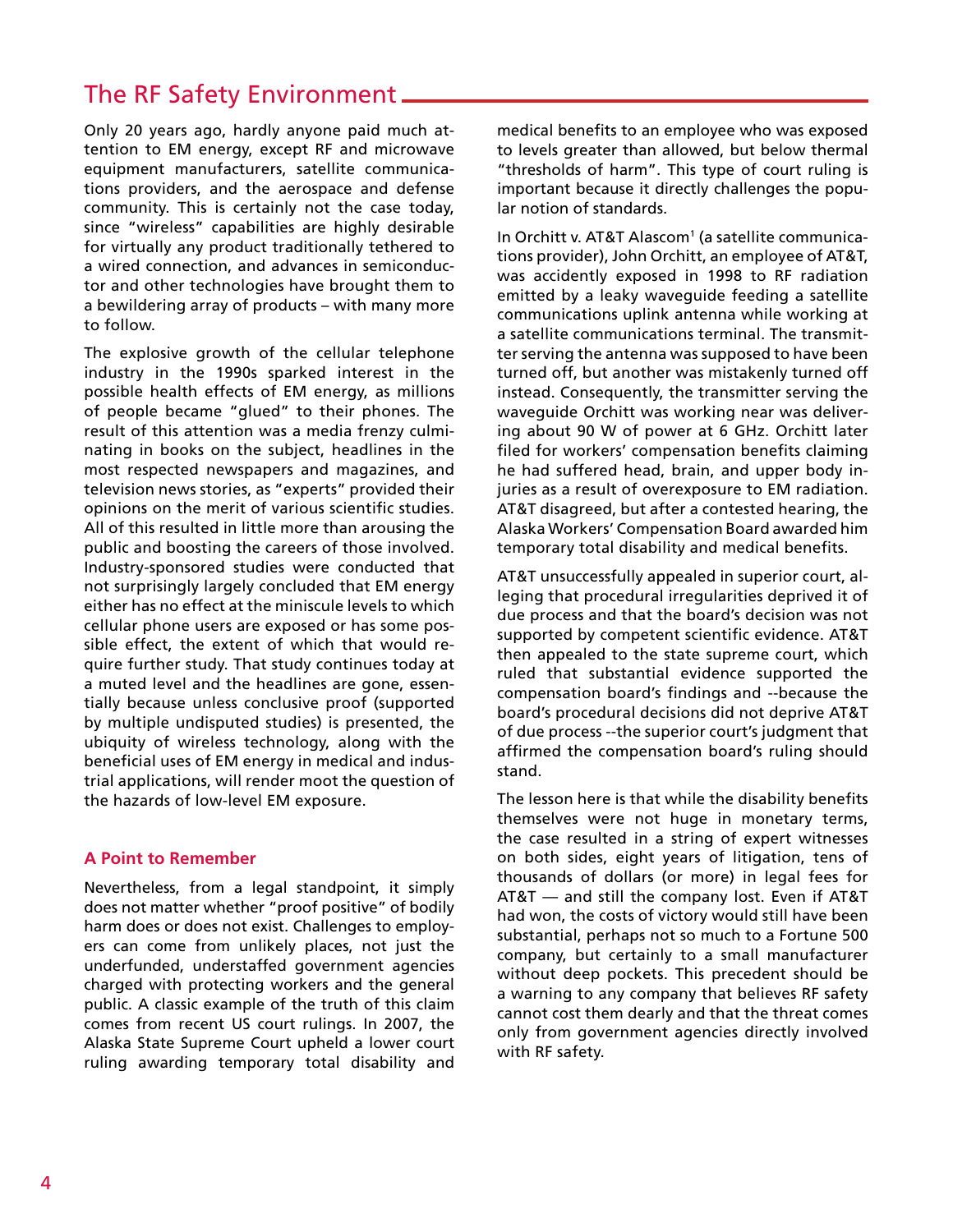# STEP 1: Choose the Right Standard

An organization's important first step is to decide which standard or guidance to follow. In the discipline of RF safety, standards continue to evolve and differ from one another at lower frequencies -- below 100 MHz. However, there is general agreement between them in the microwave region of the spectrum, above about 300 MHz. Most major standards accept a basic Maximum Permissible Exposure (MPE) level of 0.4 W/kg of Specific Absorption Rate (SAR), but do not always agree on the EM field levels needed to create that energy level in the body.

For some organizations there is no decision to be made about standards: FCC licensees must follow FCC limits and the U.S. military usually follows IEEE Standard C95.1: IEEE Standard for Safety Levels with Respect to Human Exposure to Radio Frequency Electromagnetic Fields, 3 kHz to 300 GHz2 . However, all other organizations have a choice. In fact, there are many guidelines adopted by countries throughout the world<sup>3</sup>. The four shown in Table 1 are highly regarded because of the effort expended by the participants in their standards committees or the governments that

sponsored them. Any of these standards can be used for establishing an RF Safety Program.

One guideline surprisingly out of date is OSHA's CFR 1910.97, and employers are cautioned that this document employs EM field limits specified by the American National Standards Institute (ANSI) in 1966. Obviously, enormous regulatory and scientific changes have taken place since this time, not only in MPE limits but in recommended engineering and administrative controls as well. Consequently, even though it is an official document of a government agency, it should not be used as a definitive resource.

#### **Understanding Controlled and Uncontrolled Environments**

After the FCC issued its latest RF safety rules that took effect in 2000, licensees informed the commission that no standard was available that provided specific guidelines about how an RF safety program should be conducted. This resulted in creation of IEEE Standard C95.7-2005 "IEEE Recommended



#### **Limits in Terms of Equivalent Power Density**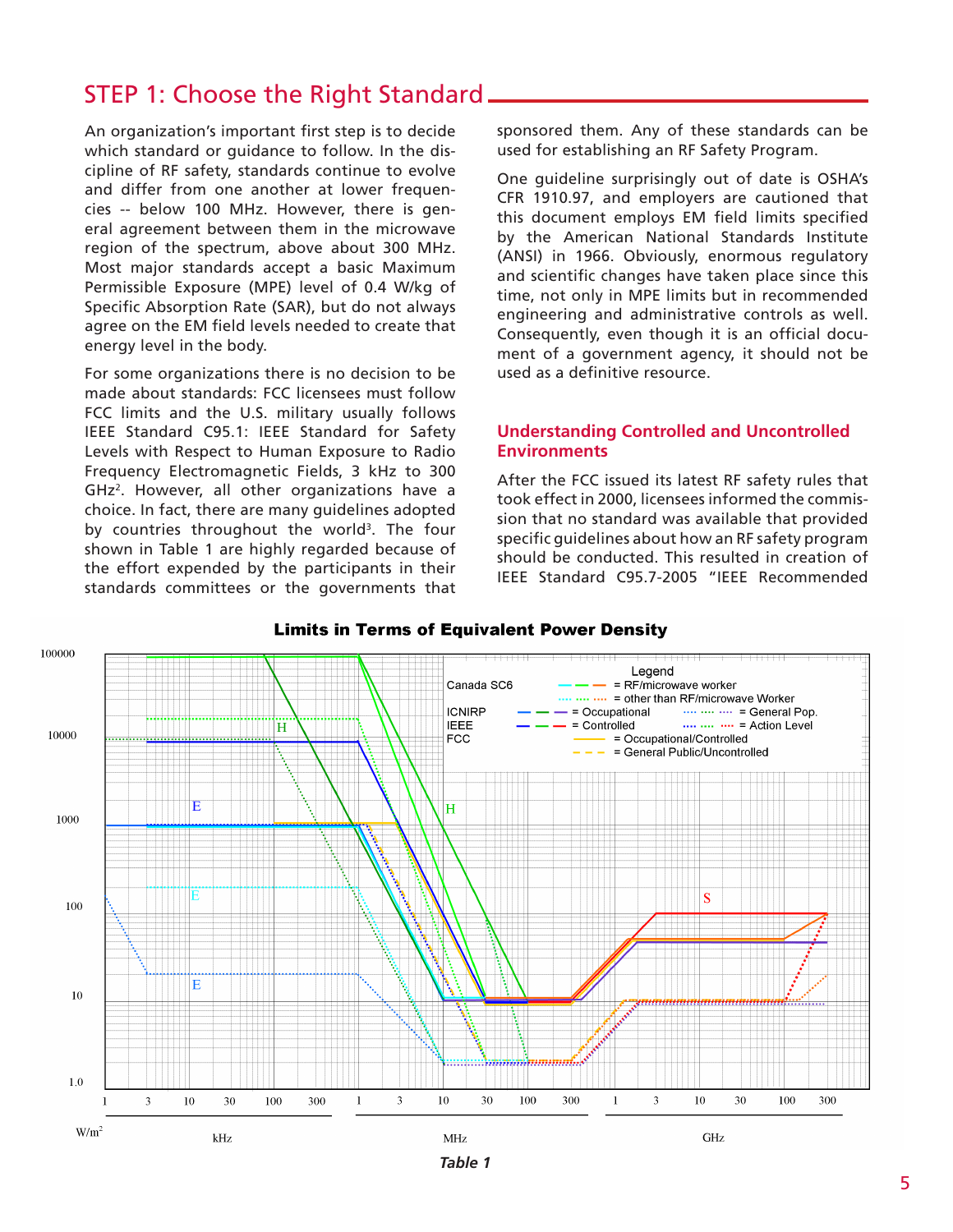Practice for Radio Frequency Safety Program, 3 kHz to 300 GHz4 , which is now the primary resource that contains all of the elements of an RF safety program for all types of organizations – not just those falling under the jurisdiction of the FCC. Like all standards it is somewhat "dense" in its treatment of the subject and while providing a tremendous amount of useful information, leaves lots of room for interpretation. Nevertheless, it should be consulted early when an RF safety program is being considered.

IEEE C95.7 is also an essential tool because it is consistent with all standards and guidance's that employ two tiers of exposure: "Occupational/Controlled" and "General Population/Uncontrolled" (which can be simplified as "Controlled" and "Uncontrolled"). The two differ by the amount of knowledge and control a person has over his or her ability to be overexposed. The more stringent "uncontrolled" rules or guidelines are designed for the public or untrained worker who is assumed to have no control over his or her exposure or any technical knowledge about RF radiation, so permissible exposure levels are more restrictive. "Controlled" exposure levels are less restrictive since trained workers who encounter RF energy in their work know (or should know) what is not safe and how to avoid overexposure. A site at which no RF safety program is in place is considered uncontrolled regardless of the RF levels present, but by adding an RF safety program becomes a controlled environment, raising the acceptable exposure levels to the "Controlled" range.

The recommended practice also establishes four categories, into one of which all facilities will fall (Table 2). A Category 1 location contains only RF sources that cannot produce fields that exceed the MPE and do not require an RF safety program. As a general rule, this includes devices emitting 5 Watts or less of RF power because this RF power level is not high enough to produce levels of EM radiation that exceed MPE limits. Categories 2 through 4 are locations that require an RF safety program with increasing levels of controls required depending on their field strength level. As Table 2 shows, the elements required in a safety program increase in direct proportion to the exposure levels likely to be encountered at the location. Items marked as optional muddy the waters somewhat, since their use is left to the discretion of the organization implementing the program.

| <b>Controls</b>                        | <b>Category</b> |             |                  |  |  |  |
|----------------------------------------|-----------------|-------------|------------------|--|--|--|
|                                        | $\overline{2}$  | 3           | 4                |  |  |  |
| <b>Engineering</b>                     |                 |             |                  |  |  |  |
| <b>Site Configuration</b>              | ❖               | ♦           | Х                |  |  |  |
| <b>Physical Barriers</b>               | ♦               |             |                  |  |  |  |
| <b>Administrative</b>                  |                 |             |                  |  |  |  |
| <b>Signs</b>                           | ✦               | ✦           | ✦                |  |  |  |
| <b>Safe Work Practices</b>             | Х               | ♦           | ♦                |  |  |  |
| Lock-Out / Tag-Out                     | Х               | ♦           | $\ddotmark$      |  |  |  |
| <b>Control of Source Power</b>         | Х               | ♦           | ♦                |  |  |  |
| <b>Time Averaging</b>                  | ♦               | ♦           | Х                |  |  |  |
| <b>Personal or Area Monitors</b>       | ❖               |             |                  |  |  |  |
| <b>Personal Protective Equipment</b>   |                 |             |                  |  |  |  |
| <b>RF Suits, Gloves</b><br>✧<br>♦<br>Х |                 |             |                  |  |  |  |
| <b>Training</b>                        |                 |             |                  |  |  |  |
| <b>General RF Safety Awareness</b>     | ❖               | ✦           | ✦                |  |  |  |
| <b>Exposure Limits</b>                 | ♦               |             | ✦                |  |  |  |
| <b>RF Controls</b>                     | ♦               |             | $\blacklozenge$  |  |  |  |
| <b>RF and Medical Devices</b>          | ♦               |             | $\ddot{\bullet}$ |  |  |  |
| <b>Overexposure Incidents</b>          | Х               | $\ddotmark$ | $\ddotmark$      |  |  |  |
| <b>Electro-Explosives</b>              | ♦               | ♦           | $\ddotmark$      |  |  |  |
| <b>Sources of Additional Info.</b>     | Х               | ♦           | ✧                |  |  |  |
| <b>Program Audit</b>                   |                 |             |                  |  |  |  |
| Implementation                         |                 |             | ✦                |  |  |  |
| <b>Adequacy</b>                        |                 |             |                  |  |  |  |
| <b>Assess Ancillary Hazards</b>        | ♦               | ♦           | ❖                |  |  |  |

### *Table 2: Categories of RF Exposure*

*Legend -* ✦ *required |* ✧ *optional |* ✗ *not applicable*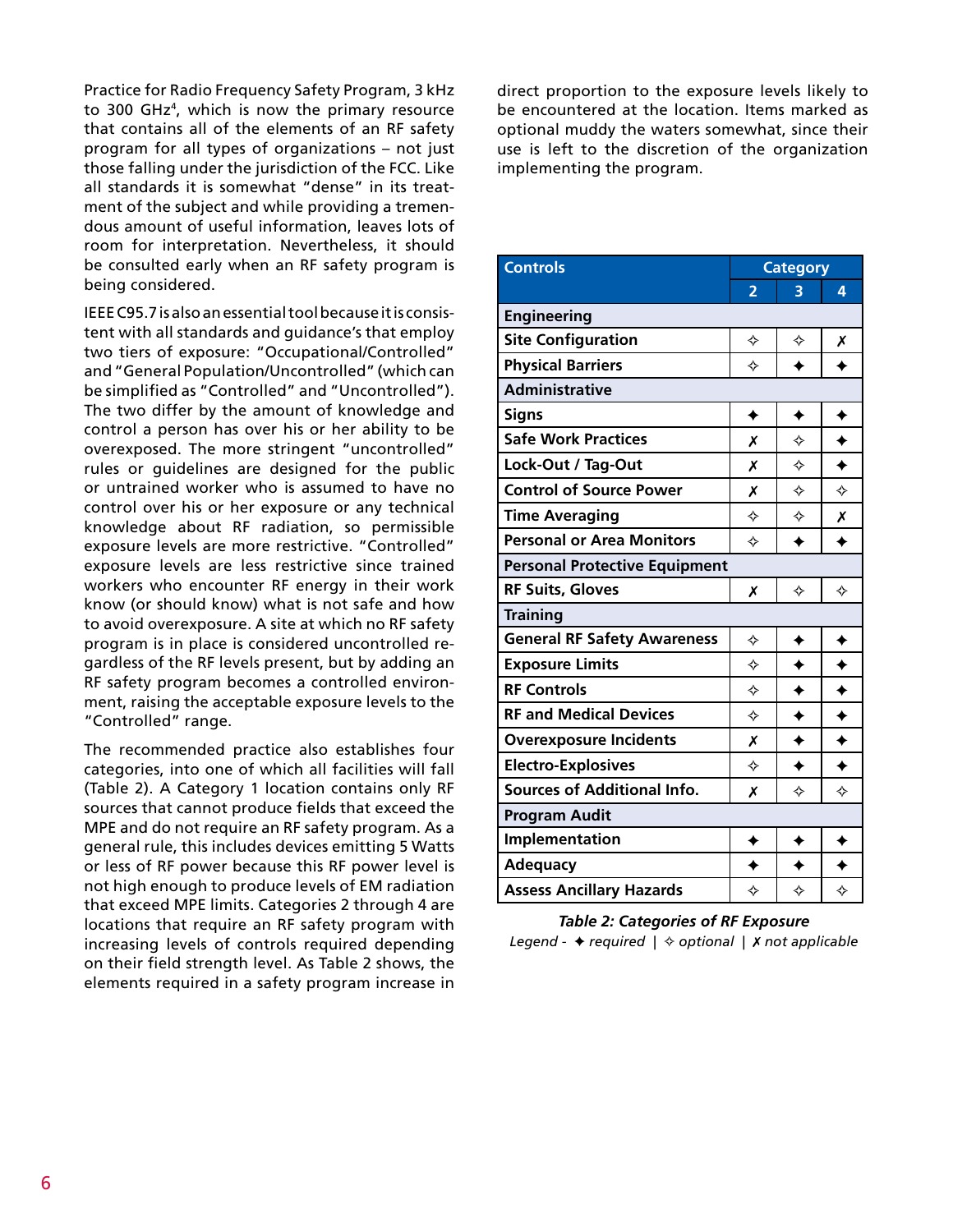# STEP 2: Perform an Inventory of EM Emitters  $\equiv$

The next step is to prepare a detailed list of all the emitters of EM energy at a facility over which the organization has control. Broadcasters must also inventory not just their own emitters at sites they occupy, but also those at these sites over which they have no control (more on this later). Narda Safety Test Solutions has developed a simple, inventory form that can be modified to meet specific situations (Attachment 1).

There are essentially two types of emitters that must be considered: intentional emitters and unintentional emitters. As its name implies, an intentional emitter is one that intentionally emits EM energy as its end product. A broadcast antenna is a perfect example. An unintentional emitter is not intended to emit RF energy but can do so unintentionally because it employs EM energy to perform one or more of its functions. An unintentional emitter could also be a re-radiator on a rooftop or a waveguide carrying high levels of RF power that leaks and sends high levels of EM energy into the environment. While it is relatively easy to calculate

fields around a properly-functioning antenna (an intentional emitter), it is much more difficult to calculate the potential effect of a waveguide or heat sealer shield that has failed (an unintentional emitter).

In industrial and medical environments, the task of identifying emitters is less clear cut, since some sources of EM energy may not appear to be emitters at all. For example, induction heaters and welders, vinyl welders, sputtering, and ashing equipment employ high levels of RF or microwave energy to perform their intended functions, but since the RF and microwave functionality is embedded in the equipment, its use is often not readily apparent. Medical equipment such as diathermy machines or electro-surgical devices also radiates EM energy, as do other types of medical diagnostic and surgical equipment. If in doubt about whether a particular device or piece of industrial equipment generates RF energy (and how much), a call to the manufacturer should quickly provide the answer.

# STEP 3: Make Measurements

Obviously, an RF safety program cannot be implemented until the areas are identified where potentially hazardous conditions exist and their levels are measured. That's the job of RF safety measurement equipment. Calculations can be effective for establishing a basic idea of EM energy levels that are present, but they are limited because in many environments (like a rooftop), some of the emitters may be controlled by other organizations and calculations cannot be made without information about each one.

For the purposes of selecting the best type of measurement equipment, the facility potentially requiring an RF safety program can be placed into two categories:

• Broadcast: Cellular, paging, public safety, broadcast infrastructure, radar, satellite communications uplinks, or other transmitting sites.

• Industrial: Primarily manufacturing facilities in which equipment is employed that uses EM energy for some purpose.

While the two types of measurement equipment, narrowband and broadband, can be used in either

application, narrowband instruments are increasingly used in broadcast environments, while broadband equipment is generally best suited to industrial applications. The reasons will become clear once the measurement environments and equipment characteristics are described.

#### **Considerations for Broadcast Application**

Making EM field measurements until the early 1980s was a comparatively simple procedure. Standards during this time specified a single MPE level for all frequencies, so antennas employed by EM measurement equipment were equally sensitive at all frequencies and rather simple. To make the measurements, a technician or engineer simply measured the total field strength at various places around the site, and assuming the total was below that mandated by the current applicable standard, compliance was assumed.

If the total field strength was above the specified maximum level, the accepted procedure was "last on-first off", a matter of seniority. That is,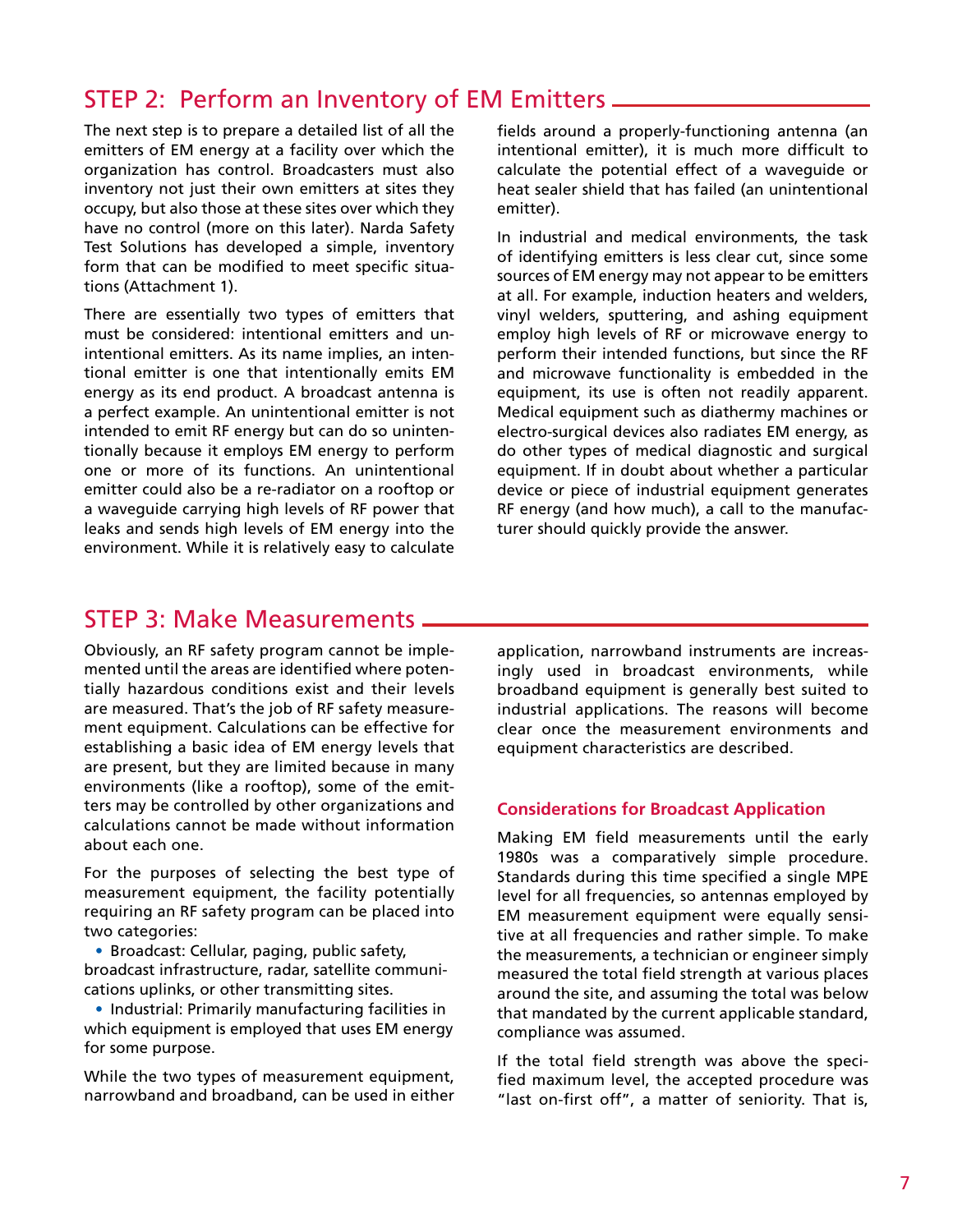the most recent company to add its transmitter to the site was deemed the "problem" and had to remedy the situation. This could mean that the company had to uproot its transmitting facilities and find another location. Of course, since there were fewer multi-emitter sites at that time, only one organization -- the sole occupant of the site – would be affected.

Later in the 1980s, standards became frequency-dependent, reflecting the fact that the human body absorbs radiation more readily at some frequencies than others. This complicated the measurement process because a more complex "shaped" probe (antenna) was required whose sensitivity mirrored the requirements of a particular standard. For example, many standards and guidances then (as now) set E-field MPE limits at 614 V/m (100 mW/cm2 ) below 1 MHz and 61.4 V/m (1.0 mW/ cm2 ) from 30 to 300 MHz – a difference of 20 dB or 100 times the power at the higher frequencies. To accommodate this, today's shaped probes are 100 times more sensitive in the 100 MHz region than at 1 MHz. As noted earlier, the latest standards have two sets of maximum permissible exposure (MPE) limits instead of one. In addition, a factor called the "5% rule" must be accommodated by FCC licensees. The ability to determine compliance is compounded by the proliferation of sites with multiple emitters, each owned by different organizations.

Fortunately, the introduction of narrowband measurement equipment allows the required measurements to be made regardless of how many services are located at a site. These instruments complement the standard broadband types that were previously the only type available. Nevertheless, broadband instruments may still be a viable option in some cases, so it is important to know when to use each one.

If there is only one emitter at a site, a broadband instrument is obviously the most cost-effective choice because control of the transmitter rests with a single organization and its frequency is known. A broadband instrument may even be acceptable when there are several emitters at a site. For example, a site may have five emitters owned or controlled by a single organization, so their specifications – especially service types and operating frequencies – are known, and the authority to selectively turn each one on and off probably resides with a single person or group.

In other cases, particularly "multi-emitter-multioperator" situations, a narrowband instrument is really the only practical choice. At a five-emitter site where each emitter is owned and operated by a different organization, there can be several important unknowns, such as the type of service and frequency of operation. In some cases, the owners and operators of these systems also may not be known. Even once information is be obtained, it will generally be extremely difficult or even impossible for a single organization to gain the authority to turn all transmitters on and off for measurement purposes. A narrowband instrument thus makes it possible for any organization wishing to know its contribution and the contributions of others at the site to quickly evaluate compliance.

#### **Considerations for Industrial Situations**

Industrial environments are considerably different from their broadcast counterparts. The equipment emitting RF energy is almost invariably controlled by a single organization, which eliminates the problem faced by broadcasters of isolating specific emitters operated by multiple organizations. In addition, industrial environments, while not static, tend to change far more slowly, as new equipment is added less frequently.

In addition, the measurements required in industrial requirements need not be as detailed as those in broadcast environments because only gross levels of RF emissions need to be considered. As a result, broadband measurement equipment is well suited to these situations. It provides a high level of accuracy and like its narrowband counterpart provides information about the percentage of an applicable standard that an emitter is producing. The narrowband and broadband instruments also share the ability to allow measurement data to be offloaded to a PC where it can be stored and used to perform trend analysis that can identify equipment whose emission levels are gradually increasing over time.

The measurements obtained by both types of instruments will provide definitive information about RF emission levels that will in most cases directly dictate the level of controls that must be instituted.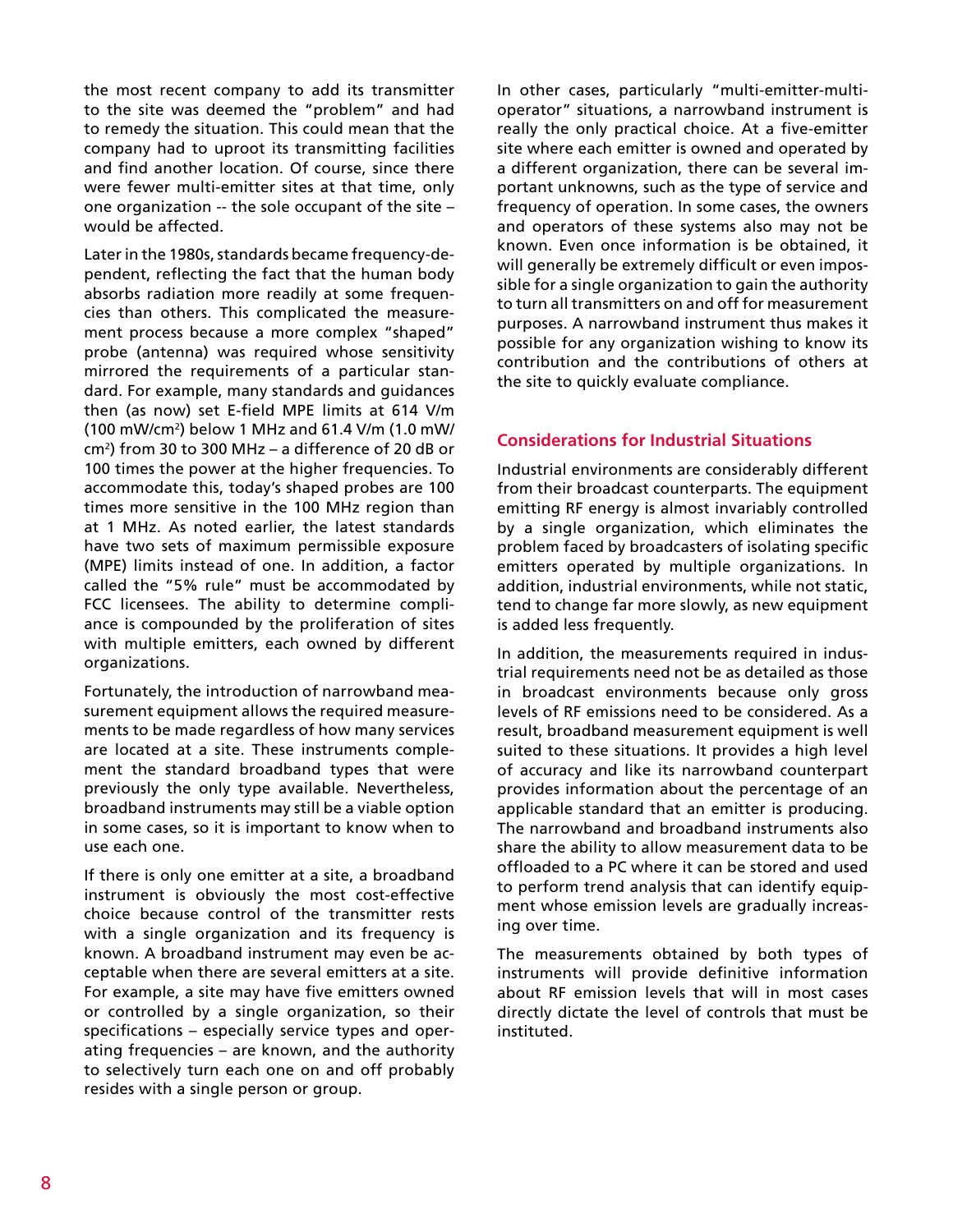# STEP 4: Identify Exposure Potential and Risk

Once the inventory has been completed and measurements have been made, the risk potential of intentional emitters should be evaluated first, since they emit the highest power levels and pose the greatest exposure potential. This risk assessment can be made considerably easier when the basic principles of failure analysis are applied using Failure Mode, Effects and Criticality Analysis (FMECA). This results in a risk priority number (RPN) that is assigned to the emitters, which provides a starting point for implementing changes or controls. FMECA is not included in IEEE Standard C95.7-2005 but this should be considered only an omission, since FMECA is an extremely valuable in assessing risk at any industrial or broadcast facility. When thoughtfully employed, it provides not only the basis for determining risk, but the rationale for why every element of an RF safety program was established.

### **The Value of FMECA**

FMECA allows the probability that a failure mode will occur to be charted along with the severity of its consequences. It is an extension of traditional

Failure Mode and Effects Analysis (FMEA) that is widely utilized for conducting reliability analyses in virtually industry. FMEA and FMECA may be familiar to any organization that has been through the certification process for ISO 9001, QS 9000, ISO/ TS 16949, or Six Sigma, or when implementing FDA Good Manufacturing Practices (GMPs), since it is a fundamental task required by each one. FMECA builds on FMEA by focusing on the level of criticality (severity) and probability of occurrence that is assigned to each probable failure mode.

The goal of using FMECA is to reduce or eliminate failure modes with high severity and probability. It lets an organization identify the areas of an industrial or wireless facility that have the greatest potential for overexposure to EM energy. Equally important, FMECA allows the places where remedial actions will provide the greatest benefit. A FMECA analysis can be recorded on a simple paper form, in an Excel spreadsheet, or with commercial software designed specifically for the purpose. The level of detail in a FMECA analysis depends on the complexity of the system being analyzed and in some cases can be very complex. Fortunately, this is rarely the case when used in creating an RF safety program.

| <b>FMECA</b>         | <b>Emitter</b> |                                                                            | 5                                                                           | 10                                                                                               |  |
|----------------------|----------------|----------------------------------------------------------------------------|-----------------------------------------------------------------------------|--------------------------------------------------------------------------------------------------|--|
| <b>Detectability</b> | Intentional    | Always aware of<br>operation, signs<br>present                             | Sometimes aware of<br>operation,<br>signs not always<br>present             | Never aware of<br>operation, hidden<br>antenna, no signs or<br>safety program                    |  |
|                      | Unintentional  | Multiple interlocks or<br>shielding                                        | Single Interlock or<br>passive shielding                                    | No Interlocks, signs,<br>shielding or awareness<br>of failures                                   |  |
|                      | Intentional    | Low $(2 action )$                                                          | Medium                                                                      | Can or will expose<br>persons to higher than<br>allowed limits                                   |  |
| <b>Severity</b>      | Unintentional  | exposure level<br>potential                                                | (> action) exposure<br>levels                                               |                                                                                                  |  |
| <b>Occurrence</b>    | Intentional    | Emitter is only used<br>< 10% of the time<br>or not normally<br>accessible | Emitter is accessible<br>to persons<br>sometimes, during<br>maintenance     | Emitter is mounted in<br>an accessible area with<br>minimal barriers or<br>restriction to access |  |
|                      | Unintentional  | System rarely exposes<br>persons due to<br>design                          | System has failed in<br>the past or may fail<br>without any other<br>notice | System has failed in<br>the past and no design<br>changes have been<br>implemented               |  |

*Table 3 Suggested Multipliers for RPN*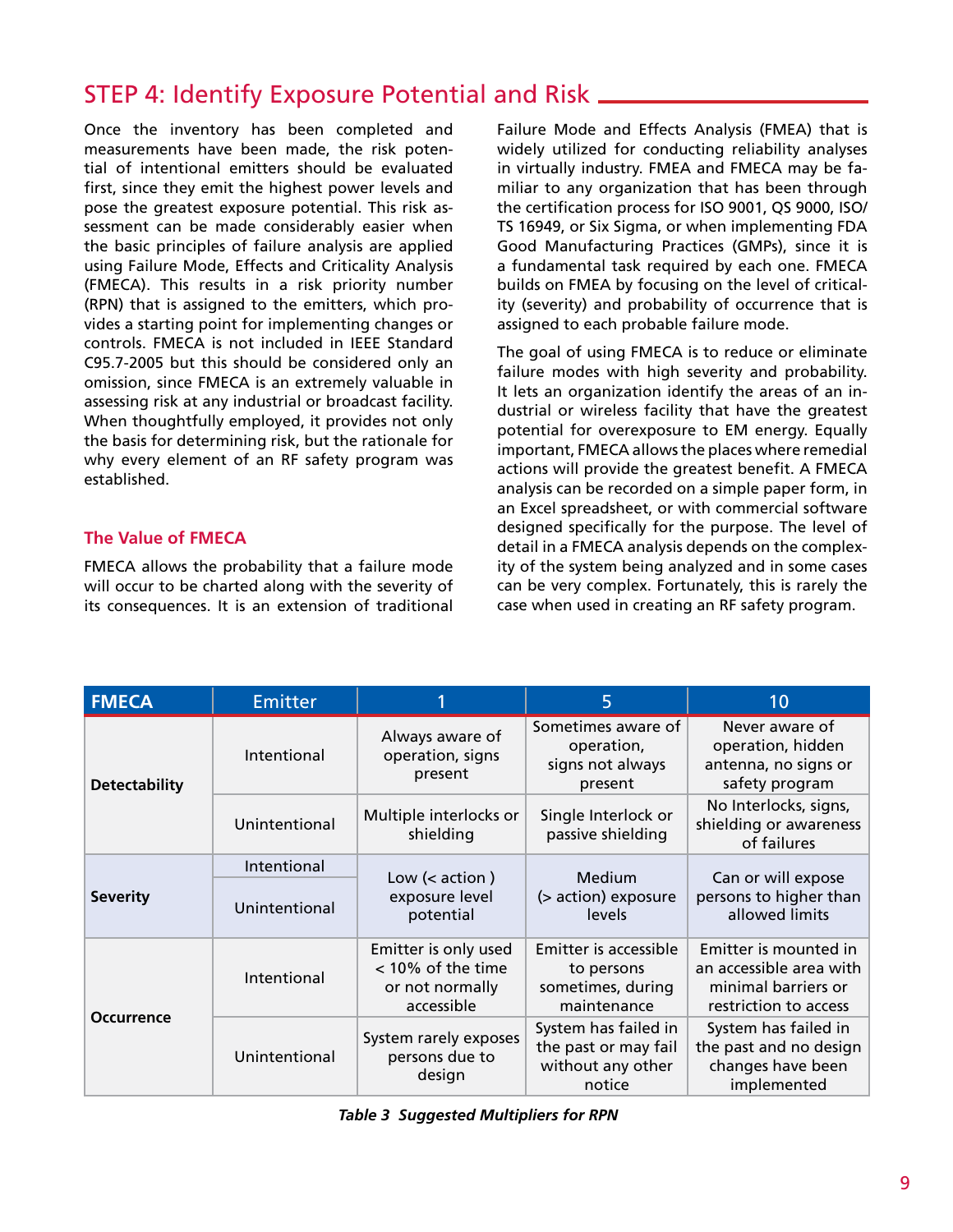To perform an analysis using FMECA, values for Detectability (D), Severity (S), and Occurrence (O) are calculated on a 10 point scale of increasing importance and an RPN is obtained by multiplying them. The first question many people ask is how these values are obtained, since on first inspection the process may seem completely arbitrary. In truth, the process is to some degree arbitrary. However, the more that is known about a particular emitter and the modes that can potentially allow it to cause harm, the less arbitrary the process becomes. Armed with the failure scenarios for the identified intentional and unintentional emitters, it is relatively easy to apply a value to for Detectability, Severity, and Occurrence with a high degree of confidence. Table 3 includes some suggested multipliers that can be used to calculate RPN.

A waveguide system operating at 10 GHz with 50 Watts of power is a good example. At this power level, a leak can be felt, so Detectability could arguably be 5, a middle value that does not reflect other factors such as pressurization (or the lack of it). In addition, Severity would be 10 because 50 Watts is enough power to potentially overexpose someone close by. Occurrence could be assigned a value of 5 if the waveguide is of the flexible type and mounted outside where it is exposed to the elements and potential tampering or unintentional damage.

However, if the waveguide is unpressurized there is an inherently greater level of risk because a leak in a pressurized system will be detected by the system's sensors and will send an alert to someone who can provide a remedy – assuming the system is correctly designed. An unpressurized system can leak for a long time without being noticed since there is no inherent method of detection. Consequently, a Detectability value higher than 5 would be assigned to an unpressurized system, and a lower value to a pressurized system, since it inherently provides a level of control.

Reducing the RPN that results from assignment of the initial values of Detectability, Severity, and Occurrence can be accomplished with administrative controls, engineering controls, or both. For example, if the area around either type of waveguide is protected from unauthorized entry or posted with clearly-labeled signage, this would reduce the value for Occurrence. Pressurizing an unpressurized waveguide system would allow the Detectability element of the RPN to be lowered. In addition, employing an area RF monitor with battery backup that sends an alert to someone when specific EM field levels are exceeded would further reduce the RPN. The use of administrative and engineering controls is discussed in detail later in the RF Safety Guide.

# STEP 5: Initiate a Program \_

If an RF safety program is required, several basic activities must be performed to create its framework. First and foremost, it is essential to understand that from a legal perspective an RF safety program does not exist if its presence cannot be documented. The first thing any inspecting agency or attorney will ask for is proof that such a program exists. The program must not only be documented but must be continually updated with notations about all activities or events that occurred after it was established. In Table 2, which identified program elements according to the safety program categories, the check list covers everything from administrative details to performing an inventory of potential hazards, exposure assessment, administrative and engineering controls, measurements, training, the use of protective equipment, and periodic auditing of the program.

An RF safety program involves employees at several levels of the organization. It must be endorsed and

made mandatory by corporate-level management, understood by all managers whose direct reports and vendors are exposed to EM energy in their work, by the RFSO (Radio Frequency Safety Officer) whose job it is to administer the program, by the RF safety committee (optional) that works together with the RFSO to ensure the program is carried out, and most important, by all employees of the company who could potentially be exposed to EM energy in their work.

The duties of the RFSO are not trivial, since he or she is responsible for administration of the entire program, which can include facilities in multiple locations and potentially hundreds or thousands of employees. This requires comprehensive training in RF safety awareness and a reasonable understanding of all elements of RF exposure. This level of training is available from consulting organizations as well as from Narda Safety Test Solutions. Once the RFSO has been trained, the process of training the others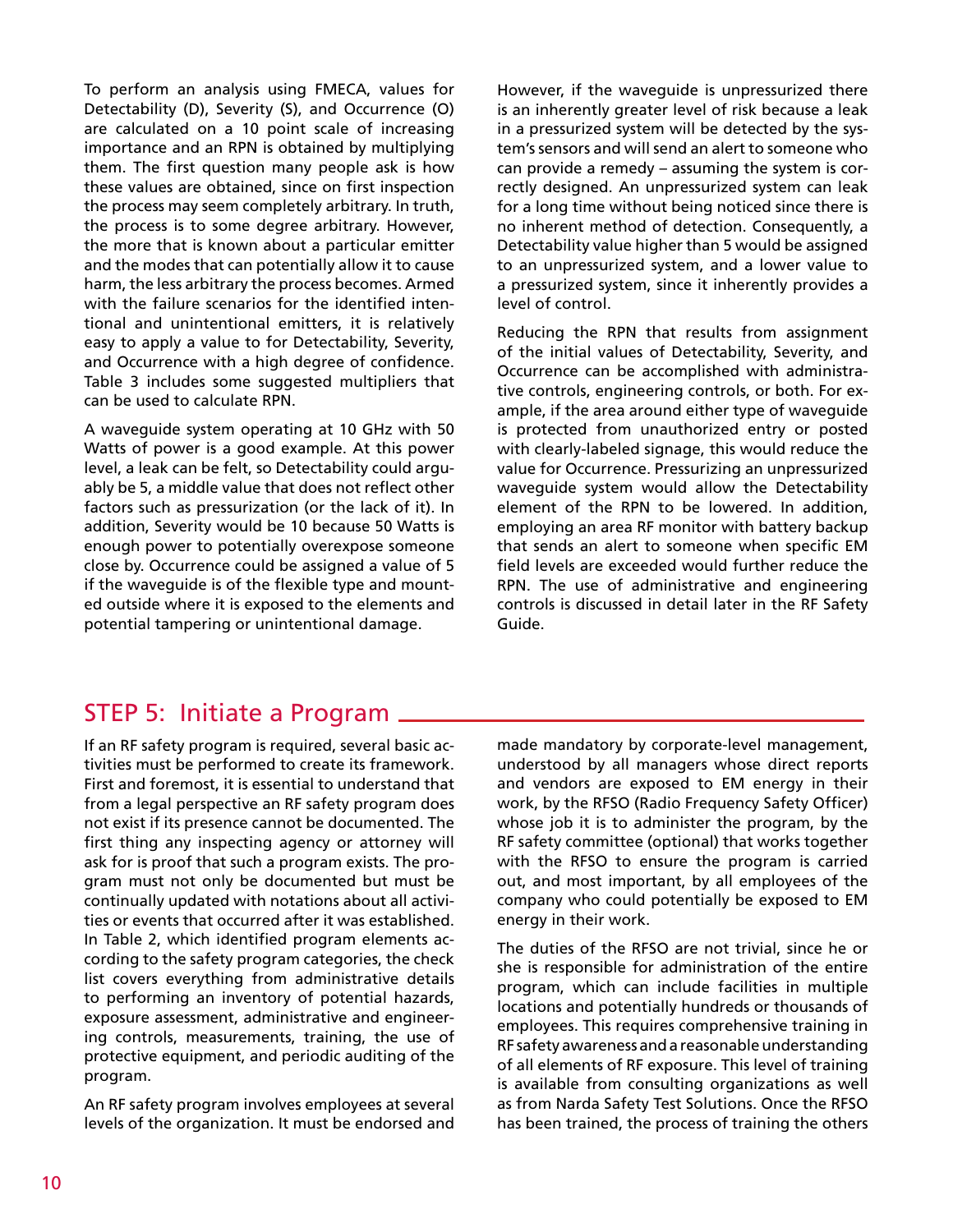involved in safety program administration and ultimately the employees themselves can begin. In organizations with the greatest number of affected facilities, it is often wise to increase the members of the RF safety committee proportionately to ensure the program is properly administered.

Once the program has been created, it must be periodically audited to ensure it still reflects the current situation, is it still needed, or if it should be improved. This is especially important in broadcast (cellular, paging, public safety) "co-located" environments with multiple licenses. Changes to the equipment at these sites can change without notice to the organizations with antennas there, so periodic inspection (and proof that it was performed) are essential. Every licensee at the site must have an RF safety program that will pass muster by the FCC or other government agency at any time.

In every case, the most important ingredient in assuring the success of an RF safety program is discipline. Without it the program will fail to provide the required level of protection to employees and will not hold up under scrutiny if the organization is challenged in court.

## STEP 6: Institute Controls

The next step will be to implement controls, the level of which is determined by the level of risk assigned to the facility. Two major types of controls are typically employed: engineering and administrative. Engineering controls are changes or modifications designed into the system. An example of an engineering control would be raising an antenna or moving it to the edge of the roof where people cannot normally get in front of it.

Pressurizing waveguide is an engineering control, as are system interlocks designed into vinyl welder shields. Engineering controls are almost always favored over administrative controls because they provide definitive "engineered" solutions.

Administrative controls include signs, barriers, and RF monitors (personal and area). They can be used where engineering controls are not possible, such



*Table 4 Signage vs Exposure Levels*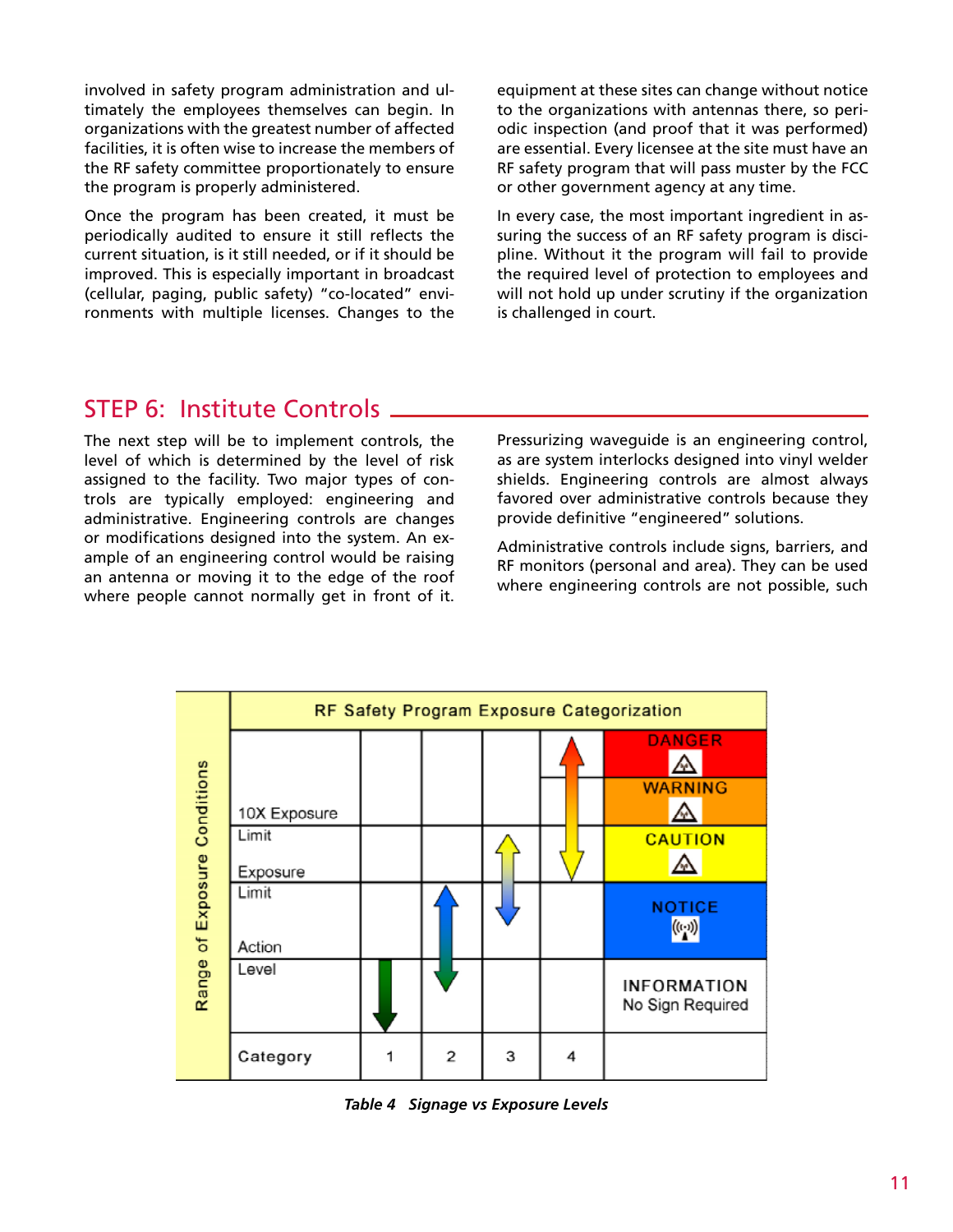as when local zoning restricts antenna height. In this case, there may be no choice but to erect barriers and post signage in front of the antennas in order to control the areas directly in front of them. However, be careful posting signs without a clear plan and good reasons for their location and what they say. Table 4 shows the level of sign verbiage and graphics required at various RF exposure levels. To be effective, signs must be deployed consistently, and it is as detrimental to "over-sign" as it is to "under-sign" a location.

The IEEE standard allows an organization to insert its own text under the warning symbol, which is a great advantage in some complicated environments. Custom signs are widely available from vendors on the Web that can include site-specific safety procedures in multiple languages. These specialized signs can significantly improve an RF safety program with clear, consistent messages. Common practice on a rooftop with RF emitters is to place a "NOTICE" sign at the entrance(s) to the roof and "CAUTION" sign(s) where needed to "educate" the user as to what areas of the roof should not be entered.

If this practice was undertaken and updated on every rooftop containing RF emitters, everyone would have the knowledge required to avoid overexposure. However, this is generally not the case when multiple wireless licensees occupy a rooftop, since someone would have to take the responsibility of providing the signs on behalf of all parties. Consequently, many wireless carriers require their employees and contract workers to wear personal RF monitors, since they have no idea how well signs on a rooftop depict the actual situation, and they

have no control over or knowledge of the rationale for their placement. A wearable RF monitor's purpose is to immediately alert the wearer when he or she approaches an area in which high levels of EM energy are present. An RF area monitor is mounted near a probable leakage source, continuously monitors for excess leakage, and alerts via remote control if conditions change or an event occurs.

When implementing a safety program for a Category 3 or 4 emitter such as a broadcast tower, multiple controls should be employed, beginning with signs on the tower where EM energy levels warrant. Standard RF monitors that alarm at or below the limits of permissible exposure are not effective controls because they will continuously alarm. An alternative is RF clothing and RF monitors that alarm at a higher threshold. However, it may be easier to simply restrict access to those areas of the tower where high levels of EM energy are present. The RF safety program can also specify certain areas of the tower that can be approached when the main antenna is being used and other areas that can be accessed when a standby antenna is in use. Commonly-accepted "lock-out/tag-out" procedures are an effective safety control for sites emitting the highest power levels.

Table 2 provides typical controls that can be implemented based on specific EM energy levels. Engineering controls such as barriers are well suited for wireless licensees that exceed the exposure limits because FCC rules must be met, even though the IEEE standard calls the controls "optional". For that reason, they are labeled in the table as "required" for Category 3 emitters.

# Training

ractual situation, and they<br> **ng**<br> **is a fundamental, essential element of every RF saft<br>
which no program can be successful. Unfortunately<br>
ya provided to employees is directly related to the q<br>** *Aany* **"trained" employees** Training is a fundamental, essential element of every RF safety program, without which no program can be successful. Unfortunately, the quality of training provided to employees is directly related to the quality of the trainer. Many "trained" employees are either taught the wrong information or simply do not get any useful information at all. Training should include basic information about EM radiation, potential health effects, standards, and information about the controls to be employed, such as signs and personal RF monitors, and what to do when personal monitors alarm. Employees also need to know what to do when they suspect they have been exposed to high levels of EM energy and that they should let the RFSO know if they have implanted metal or medical devices.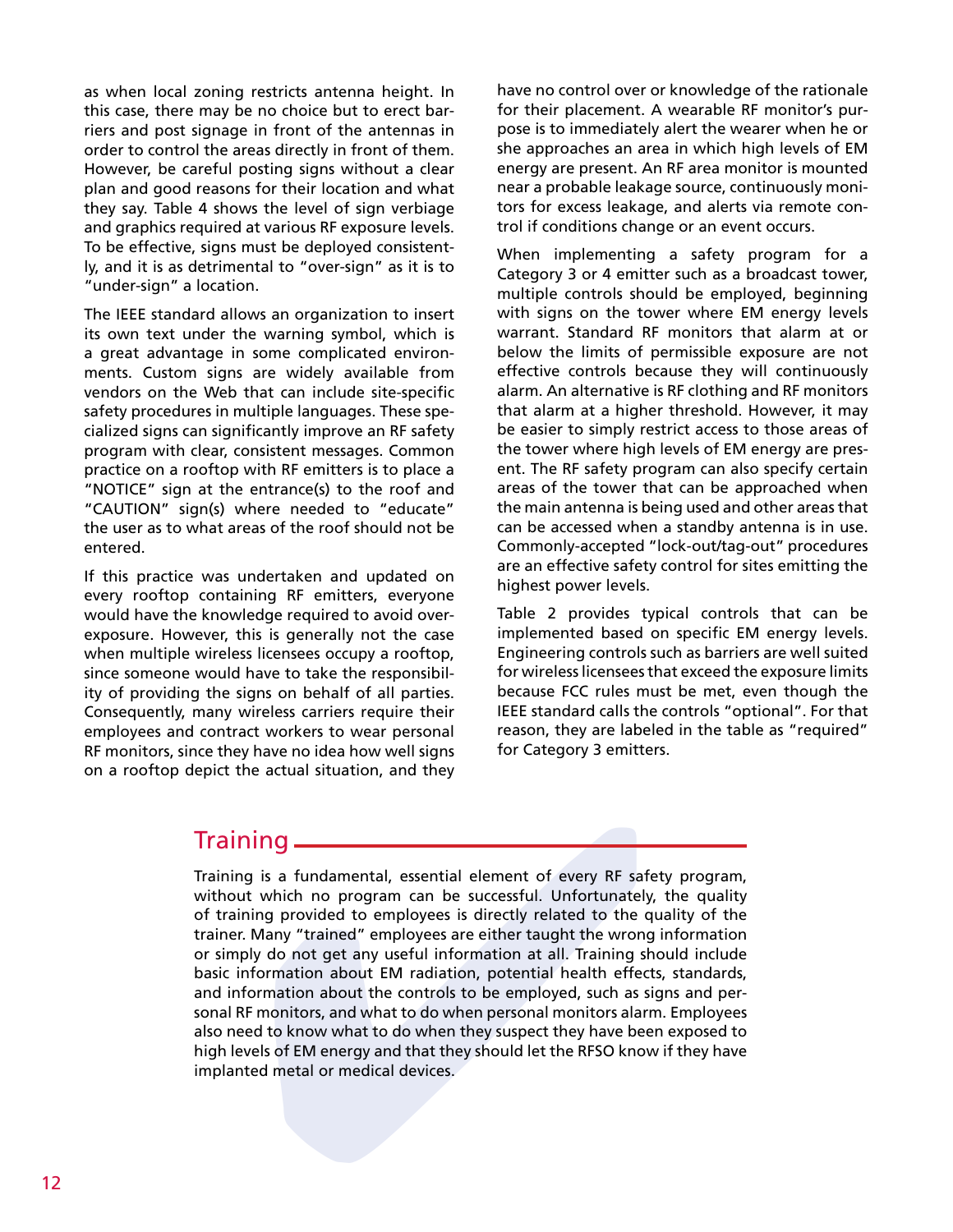# Summary

After reading this far, it should be apparent that RF safety is an important issue for any organization in which EM energy is employed, both to protect employees, contractors, and the public, and the organization itself. The most technically difficult task in creating an RF safety program is the process of selecting the category into which the organization falls because in most cases it cannot be done without making comprehensive RF field measurements and interpreting the results.

The most challenging task overall is implementing the program, from assigning and training the RFSO through creating the administrative procedures, and training employees. However, in the long term, the most daunting task for most organizations is

ensuring that the program is properly administered, which takes discipline and a corporate commitment to RF safety. Nevertheless, even though this commitment may never be challenged, it only takes a single accident to drive home the point that the effort was worthwhile.

To become more knowledgeable about RF and microwave technology, RF safety programs, standards and guidances, and other related topics, the resources in the References and For Further Reading sections provide a wealth of information. In addition, Narda Safety Test Solutions, which has been intimately involved in the field of RF safety for more than 40 years, can answer any questions about these or any other topics.

#### **REFERENCES**

1. Supreme Court of the State of Alaska: AT&T Alascom v. John Orchitt and The State Of Alaska, Department Of Labor And Workforce Development, Division Of Workers' Compensation, http://www.emrpolicy.org/litigation/case\_law/docs/att\_alascom\_v\_orchitt.pdf.

2. IEEE Standard C95.1-2005: IEEE Standard for Safety Levels with Respect to Human Exposure to Radio Frequency Electromagnetic Fields, 3 kHz to 300 GHz, http://ieee.org/ web/standards/home/index.html.

 3. "Index of EMF Standards," World Health Organization, http://www.who.int/docstore/ peh-emf/EMFStandards/who-0102.

4. IEEE Standard C95.7-2005: IEEE Recommended Practice for Radio Frequency Safety Programs, 3 kHz to 300 GHz, http://ieee.org/web/standards/home/index.html.

#### **FOR FURTHER READING**

FCC Office of Engineering and Technology, Bulletin 65, 08/1997, http://www.fcc.gov/ oet/info/documents/bulletins/#65.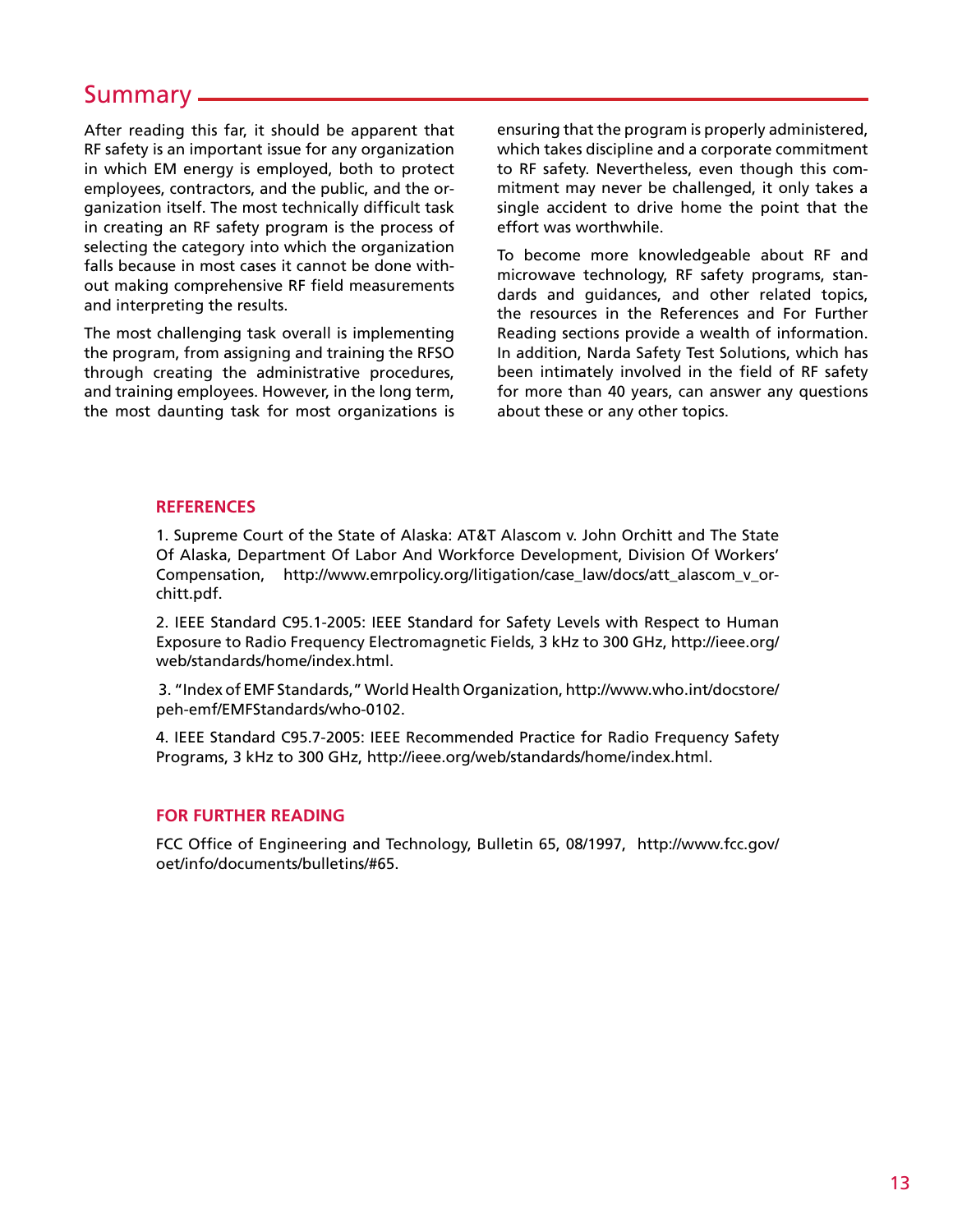# Attachment #1 ELECTROMAGNETIC APPLICATIONS QUESTIONNAIRE

### **ORGANIZATION PROFILE**

| Individual Completing Form                                   |                                 |                                                                                                                       |  |  |  |
|--------------------------------------------------------------|---------------------------------|-----------------------------------------------------------------------------------------------------------------------|--|--|--|
|                                                              |                                 |                                                                                                                       |  |  |  |
|                                                              |                                 |                                                                                                                       |  |  |  |
|                                                              |                                 |                                                                                                                       |  |  |  |
| Number of Employees _______________                          |                                 |                                                                                                                       |  |  |  |
| Brief description of organization (products, services, etc.) |                                 |                                                                                                                       |  |  |  |
|                                                              |                                 | <u> 1989 - Johann Stoff, deutscher Stoff, der Stoff, der Stoff, der Stoff, der Stoff, der Stoff, der Stoff, der S</u> |  |  |  |
|                                                              |                                 |                                                                                                                       |  |  |  |
| Number of completed forms enclosed: Form A __________        |                                 |                                                                                                                       |  |  |  |
|                                                              | Form B $\_\_\_\_\_\_\_\_\_\_\_$ |                                                                                                                       |  |  |  |
|                                                              |                                 |                                                                                                                       |  |  |  |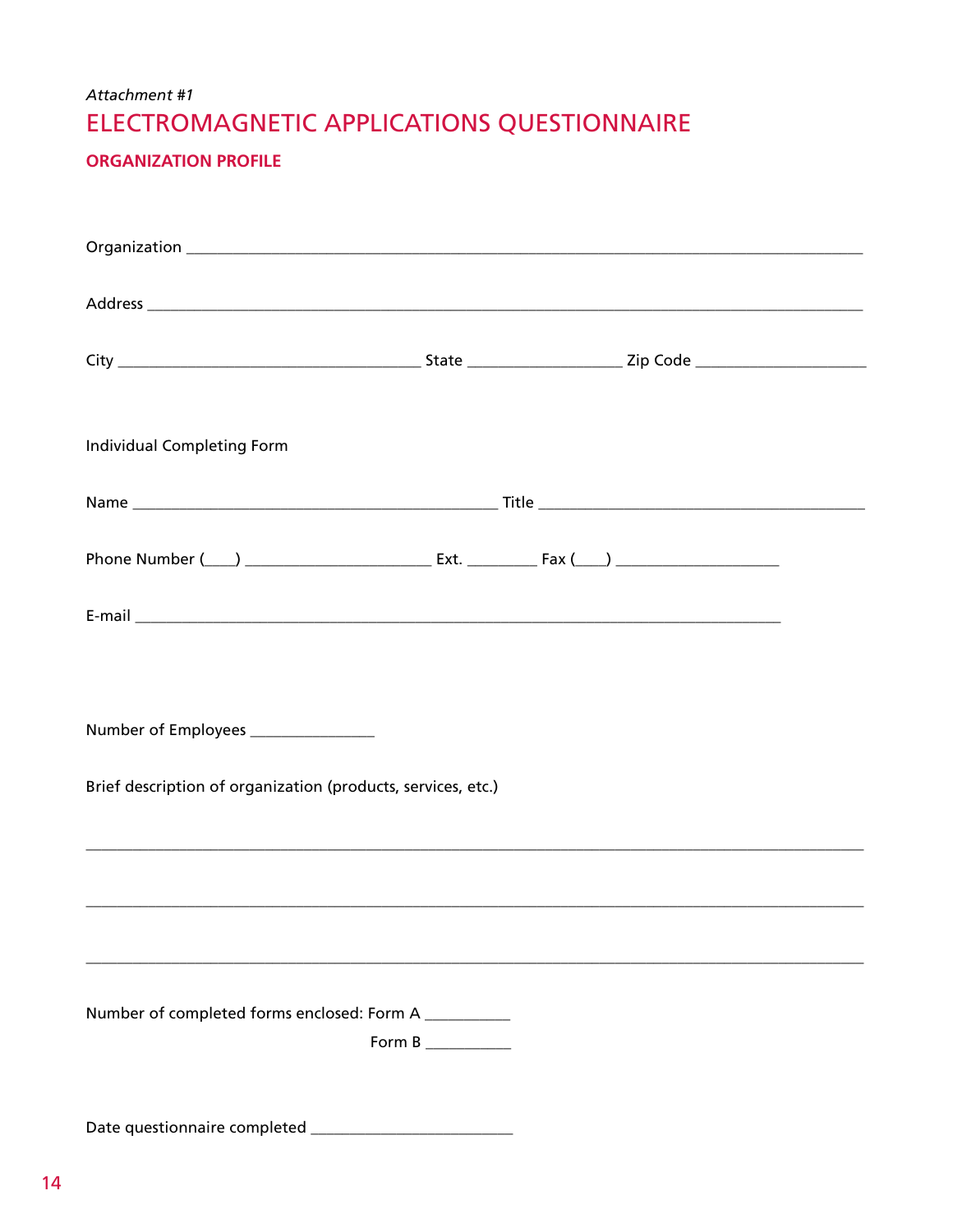#### **FORM A MANUFACTURING**

2. Does your facility utilize any of the following devices?

|                                   | YES | NΟ |
|-----------------------------------|-----|----|
| a. Flow solder machines           |     |    |
| b. Induction Heaters              |     |    |
| c. Plasma etching or cleaning     |     |    |
| d. Heat Sealers, Vinyl Welders or |     |    |
| <b>High Frequency Welders</b>     |     |    |
| e. Matcal soldering irons         |     |    |
| f. Sputtering Equipment           |     |    |

3. If yes to any questions above, have the systems been surveyed for electromagnetic leakage at any time? If so, when and by whom? (Attach report if available)

\_\_\_\_\_\_\_\_\_\_\_\_\_\_\_\_\_\_\_\_\_\_\_\_\_\_\_\_\_\_\_\_\_\_\_\_\_\_\_\_\_\_\_\_\_\_\_\_\_\_\_\_\_\_\_\_\_\_\_\_\_\_\_\_\_\_\_\_\_\_\_\_\_\_\_\_\_\_\_\_\_\_\_\_\_\_\_\_\_\_\_\_\_\_\_\_\_\_\_

\_\_\_\_\_\_\_\_\_\_\_\_\_\_\_\_\_\_\_\_\_\_\_\_\_\_\_\_\_\_\_\_\_\_\_\_\_\_\_\_\_\_\_\_\_\_\_\_\_\_\_\_\_\_\_\_\_\_\_\_\_\_\_\_\_\_\_\_\_\_\_\_\_\_\_\_\_\_\_\_\_\_\_\_\_\_\_\_\_\_\_\_\_\_\_\_\_\_\_

4. Do you know if you have any other systems that may generate electromagnetic fields, or if you have any devices you are unsure of, please list them below.

\_\_\_\_\_\_\_\_\_\_\_\_\_\_\_\_\_\_\_\_\_\_\_\_\_\_\_\_\_\_\_\_\_\_\_\_\_\_\_\_\_\_\_\_\_\_\_\_\_\_\_\_\_\_\_\_\_\_\_\_\_\_\_\_\_\_\_\_\_\_\_\_\_\_\_\_\_\_\_\_\_\_\_\_\_\_\_\_\_\_\_\_\_\_\_\_\_\_\_\_

\_\_\_\_\_\_\_\_\_\_\_\_\_\_\_\_\_\_\_\_\_\_\_\_\_\_\_\_\_\_\_\_\_\_\_\_\_\_\_\_\_\_\_\_\_\_\_\_\_\_\_\_\_\_\_\_\_\_\_\_\_\_\_\_\_\_\_\_\_\_\_\_\_\_\_\_\_\_\_\_\_\_\_\_\_\_\_\_\_\_\_\_\_\_\_\_\_\_\_\_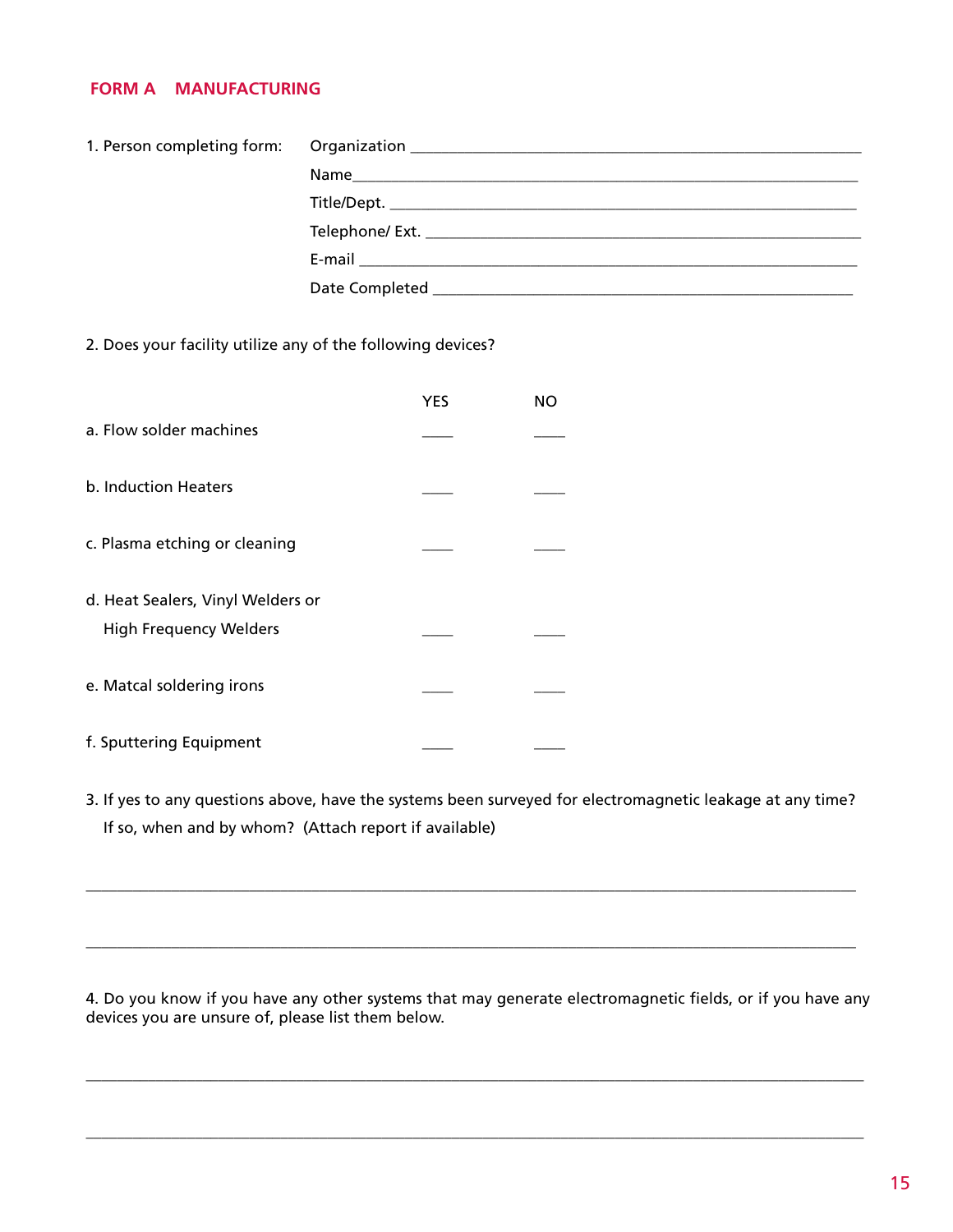### **FORM B: ENGINEERING, RANGE MAINTENANCE, OPERATION, TEST, CALIBRATION/METROLOGY AND Q.A.**

| 1. Person completing form:                                                                                                                             |  |            |           |  |  |
|--------------------------------------------------------------------------------------------------------------------------------------------------------|--|------------|-----------|--|--|
|                                                                                                                                                        |  |            |           |  |  |
|                                                                                                                                                        |  |            |           |  |  |
|                                                                                                                                                        |  |            |           |  |  |
|                                                                                                                                                        |  |            |           |  |  |
|                                                                                                                                                        |  |            |           |  |  |
|                                                                                                                                                        |  |            |           |  |  |
| 2. Is your department involved in the Engineering, Range Maintenance/Operation, Test or Quality Assurance<br>of any of the following types of systems? |  |            |           |  |  |
|                                                                                                                                                        |  | <b>YES</b> | <b>NO</b> |  |  |
| a. RF or microwave amplifiers                                                                                                                          |  |            |           |  |  |
|                                                                                                                                                        |  |            |           |  |  |

| (Power out > 5 Watts)                      |  |
|--------------------------------------------|--|
| b. Radar Systems                           |  |
| c. Elec. Warfare (EW) systems              |  |
| d. Telemetry Systems                       |  |
| e. Navigation                              |  |
| f. Communications<br>(Power out > 5 Watts) |  |
| g. EMC Immunity or Susceptibility          |  |

 $(> 10 \text{ V/m})$ 

3. If yes to any question above, please give a brief description and nomenclature, if applicable (if classified, list "classified").

\_\_\_\_\_\_\_\_\_\_\_\_\_\_\_\_\_\_\_\_\_\_\_\_\_\_\_\_\_\_\_\_\_\_\_\_\_\_\_\_\_\_\_\_\_\_\_\_\_\_\_\_\_\_\_\_\_\_\_\_\_\_\_\_\_\_\_\_\_\_\_\_\_\_\_\_\_\_\_\_\_\_\_\_\_\_\_\_\_\_\_\_\_\_\_\_\_\_\_\_

\_\_\_\_\_\_\_\_\_\_\_\_\_\_\_\_\_\_\_\_\_\_\_\_\_\_\_\_\_\_\_\_\_\_\_\_\_\_\_\_\_\_\_\_\_\_\_\_\_\_\_\_\_\_\_\_\_\_\_\_\_\_\_\_\_\_\_\_\_\_\_\_\_\_\_\_\_\_\_\_\_\_\_\_\_\_\_\_\_\_\_\_\_\_\_\_\_\_\_\_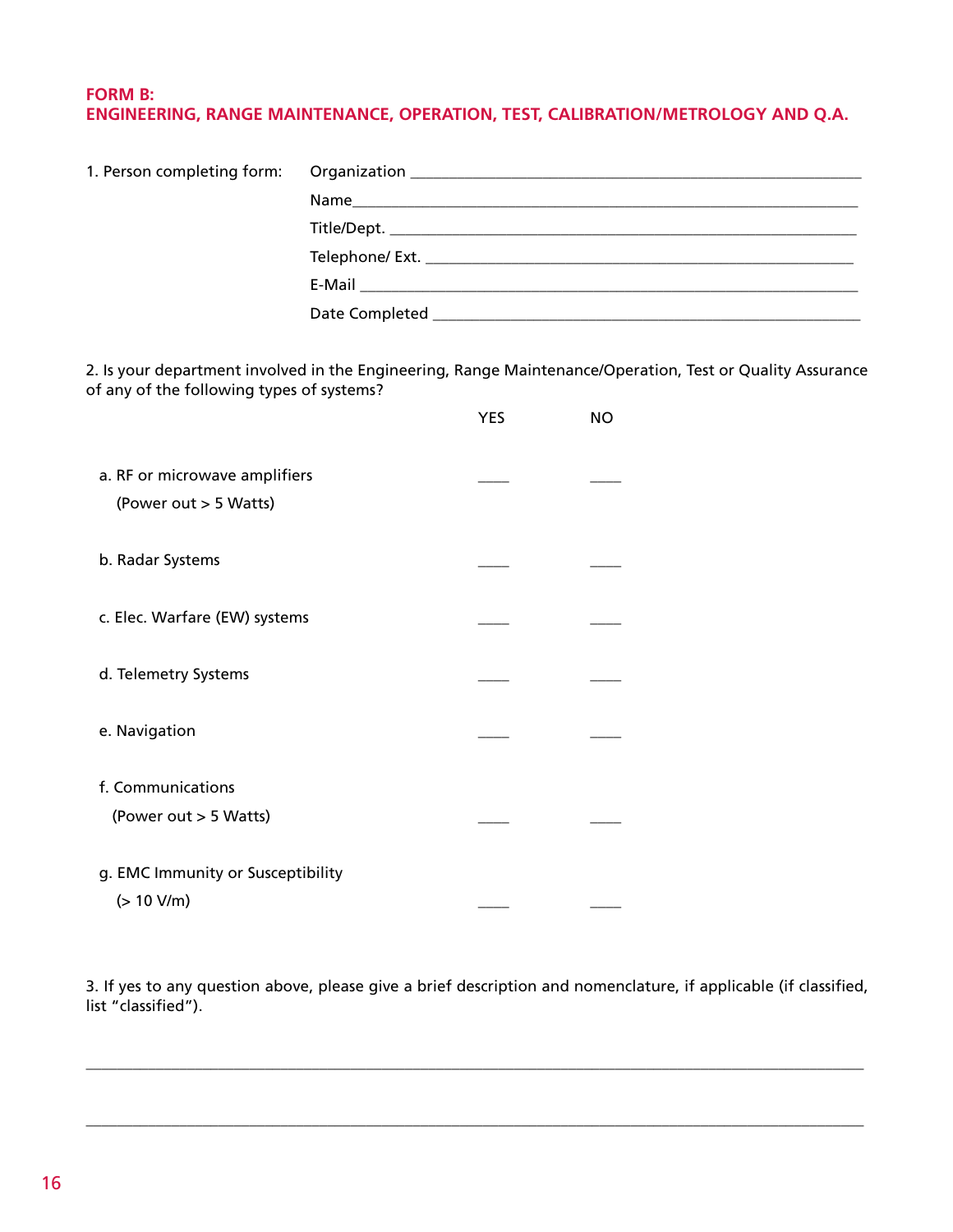### **FORM B continued**

4. Emitters: Please fill in a line for each source of RF energy with greater than 5 watts of output power. Attach additional forms if required.

| Emitters | Frequency Range<br>(Check all that apply) |                         |                     | <b>Power Range</b> |           |             |          |
|----------|-------------------------------------------|-------------------------|---------------------|--------------------|-----------|-------------|----------|
|          | $<$ 30 MHz                                | 30 to 300<br><b>MHz</b> | $0.3$ to $3$<br>GHz | $>$ 3 GHz          | 5 to 100W | 0.1 to 1 kW | $> 1$ kW |
| 1.       |                                           |                         |                     |                    |           |             |          |
| 2.       |                                           |                         |                     |                    |           |             |          |
| 3.       |                                           |                         |                     |                    |           |             |          |
| 4.       |                                           |                         |                     |                    |           |             |          |
| 5.       |                                           |                         |                     |                    |           |             |          |
| 6.       |                                           |                         |                     |                    |           |             |          |
| 7.       |                                           |                         |                     |                    |           |             |          |
| 8.       |                                           |                         |                     |                    |           |             |          |
| 9.       |                                           |                         |                     |                    |           |             |          |
| 10.      |                                           |                         |                     |                    |           |             |          |

5. Do you know if you have any other systems that may generate electromagnetic fields, or if you have any devices you are unsure of, please list them below.

\_\_\_\_\_\_\_\_\_\_\_\_\_\_\_\_\_\_\_\_\_\_\_\_\_\_\_\_\_\_\_\_\_\_\_\_\_\_\_\_\_\_\_\_\_\_\_\_\_\_\_\_\_\_\_\_\_\_\_\_\_\_\_\_\_\_\_\_\_\_\_\_\_\_\_\_\_\_\_\_\_\_\_\_\_\_\_\_\_\_\_\_\_\_\_\_\_\_\_\_

\_\_\_\_\_\_\_\_\_\_\_\_\_\_\_\_\_\_\_\_\_\_\_\_\_\_\_\_\_\_\_\_\_\_\_\_\_\_\_\_\_\_\_\_\_\_\_\_\_\_\_\_\_\_\_\_\_\_\_\_\_\_\_\_\_\_\_\_\_\_\_\_\_\_\_\_\_\_\_\_\_\_\_\_\_\_\_\_\_\_\_\_\_\_\_\_\_\_\_\_

\_\_\_\_\_\_\_\_\_\_\_\_\_\_\_\_\_\_\_\_\_\_\_\_\_\_\_\_\_\_\_\_\_\_\_\_\_\_\_\_\_\_\_\_\_\_\_\_\_\_\_\_\_\_\_\_\_\_\_\_\_\_\_\_\_\_\_\_\_\_\_\_\_\_\_\_\_\_\_\_\_\_\_\_\_\_\_\_\_\_\_\_\_\_\_\_\_\_\_\_